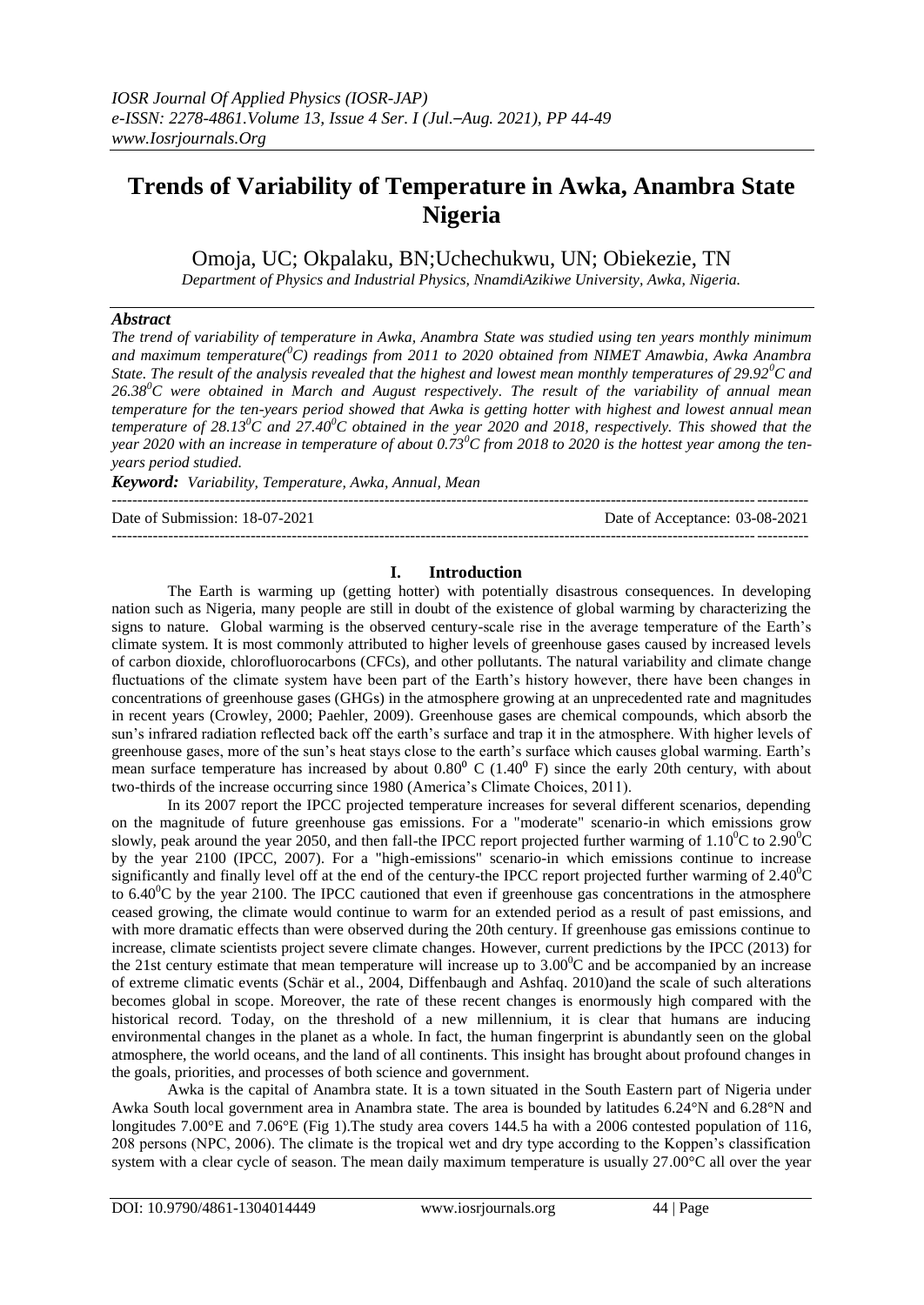although it could reach 34.00°C in March and lowest during the harmattan months of December and January. The aim of this work is to study the trend of variability of temperature in Awka from 2011 through 2020.



**Fig. 1** Map of Anambra State showing Awka ( Modified from Ezenwaji *et al*, 2018)

### **II. Materials and Methods**

#### **Data set**

The data set consisting of monthly minimum and maximum temperature for Awka from 2011 to 2020 was obtained as secondary data from Nigerian Meteorological Agency (NIMET) Synoptic Station at Amawbia, Awka, Anambra State. The variation in temperature characteristics of Awka were evaluated using the data.

#### **III. Methodology**

The mean temperature for each month from 2011 to 2020 was computed from the monthly minimum and maximum temperature using

 $T_{mean} = \frac{T_{min} + T_{max}}{2}$ 2

 $1$ The monthly mean temperature for each month was calculated to find out the trend of monthly variation of temperature from 2011 to 2020 using

$$
T_{mean (m1)} \, from \, 2011 - 2020 = \frac{T_{mean (m1)}^{2011 + T_{mean (m1)}^{2012 + \cdots T_{mean (m1)}^{2020}}}{10}
$$

The annual mean temperature was calculated as the sum of the monthly mean divided by twelve (12) months in a year using

$$
T_{annual} = \frac{T_{mean (m1)} + T_{mean (m2)} + \dots + T_{mean (m12)}}{12}
$$
\n
$$
T_{total, total} = T_{excitance, 1, 2, and 3, and normal (m1, 12)}
$$

The result obtained using Equations 1,2 and 3 are shown in Table 1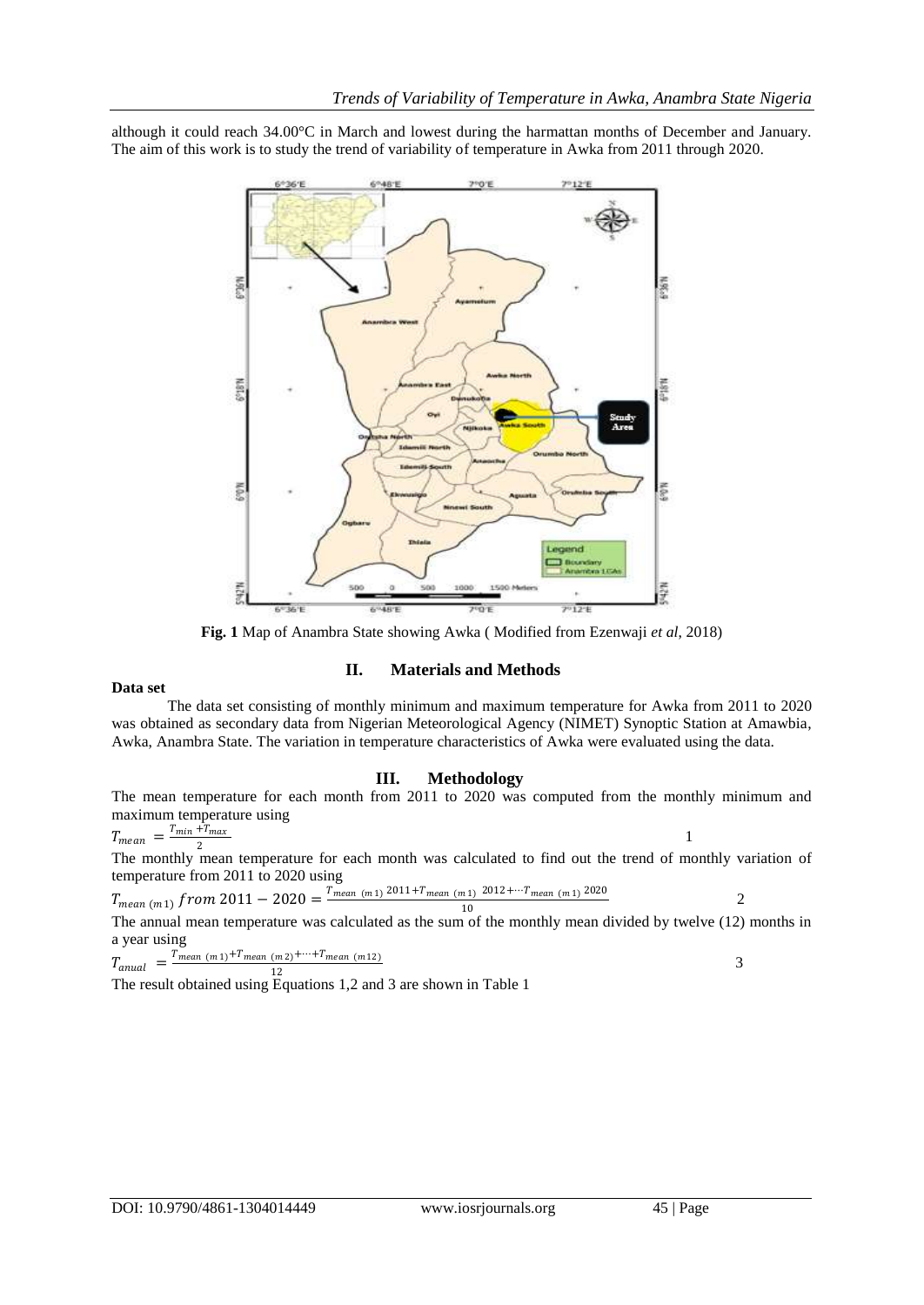| <b>Table 1:</b> Mean of Monthly and Annual Temperature( $\rm{^0C}$ ) in Awka from 2011 to 2020 |       |       |                 |  |             |       |       |       |       |       |       |            |        |
|------------------------------------------------------------------------------------------------|-------|-------|-----------------|--|-------------|-------|-------|-------|-------|-------|-------|------------|--------|
| Year                                                                                           | Jan   | Feb   | March April May |  |             | June  | July  | Aug   | Sept  | Oct   | Nov   | <b>Dec</b> | Annual |
| 2011                                                                                           | 26.25 | 29.80 | 30.55           |  | 29.25 28.20 | 27.35 | 26.35 | 26.10 | 26.75 | 27.30 | 28.80 | 26.25      | 27.746 |
| 2012                                                                                           | 27.10 | 28.95 | 30.55           |  | 29.15 27.60 | 27.05 | 26.45 | 26.05 | 26.95 | 27.50 | 28.80 | 27.15      | 27.775 |
| 2013                                                                                           | 29.10 | 29.05 | 30.55           |  | 29.10 28.05 | 27.10 | 26.45 | 26.00 | 26.65 | 27.35 | 28.20 | 27.95      | 27.963 |
| 2014                                                                                           | 28.55 | 29.50 | 29.85           |  | 29.35 28.30 | 27.80 | 26.90 | 26.45 | 26.55 | 27.95 | 28.30 | 27.70      | 28,100 |
| 2015                                                                                           | 27.00 | 29.90 | 29.55           |  | 29.15 28.20 | 27.10 | 26.60 | 26.40 | 26.65 | 27.55 | 28.60 | 25.65      | 27.696 |
| 2016                                                                                           | 27.40 | 30.25 | 29.20           |  | 29.15 28.15 | 26.90 | 26.20 | 26.20 | 26.55 | 27.30 | 28.80 | 28.00      | 27.842 |
| 2017                                                                                           | 28.40 | 29.80 | 29.85           |  | 28.40 27.75 | 27.10 | 26.15 | 25.70 | 25.85 | 26.65 | 27.75 | 27.75      | 27.596 |
| 2018                                                                                           | 26.35 | 29.55 | 29.80           |  | 28.40 27.50 | 27.25 | 26.20 | 26.15 | 26.15 | 26.95 | 27.95 | 26.60      | 27,404 |
| 2019                                                                                           | 27.85 | 29.25 | 29.90           |  | 29.45 28.55 | 27.20 | 26.55 | 26.50 | 26.95 | 27.05 | 28.35 | 27.85      | 27.954 |
| 2020                                                                                           | 27.40 | 29.95 | 29.60           |  | 29.20 28.15 | 27.40 | 26.60 | 28.20 | 26.90 | 27.05 | 28.50 | 28.65      | 28.133 |
| 2011-2020                                                                                      | 27.54 | 29.60 | 29.92           |  | 29.06 28.05 | 27.23 | 26.45 | 26.38 | 26.60 | 27.27 | 28.41 | 27.36      | 27.820 |

*Trends of Variability of Temperature in Awka, Anambra State Nigeria*

### **IV. Results and Discussion**

The picture of how temperature varied from January to December from 2011 to 2020 are shown in Figs. 2 through 6. All the years except 2015,2016 and 2020 had their highest mean monthly temperature of approximately  $30.00^{\circ}$ C in March with the lowest mean monthly temperature occurring in August with the exception of 2015 and 2020 with their lowest temperatures in December and July, respectively. From Table 1, it could be seen that Awka is indeed warming up because almost all the lowest mean monthly temperature obtained in each year is greater than the mean temperature of Awka reported to be about  $26.80^{\circ}$ C (https://en.climate-data.org). The trend of Variability of Mean Monthly Temperature for Awka from 2011 to 2020 (Fig. 7) showed that March and August are indeed the month with the highest and lowest mean monthly temperature with a temperature of  $29.92^{\circ}$ C and  $26.38^{\circ}$ C, respectively.



**Fig 2:** Monthly Mean Temperature for Awka in 2011 and 2012



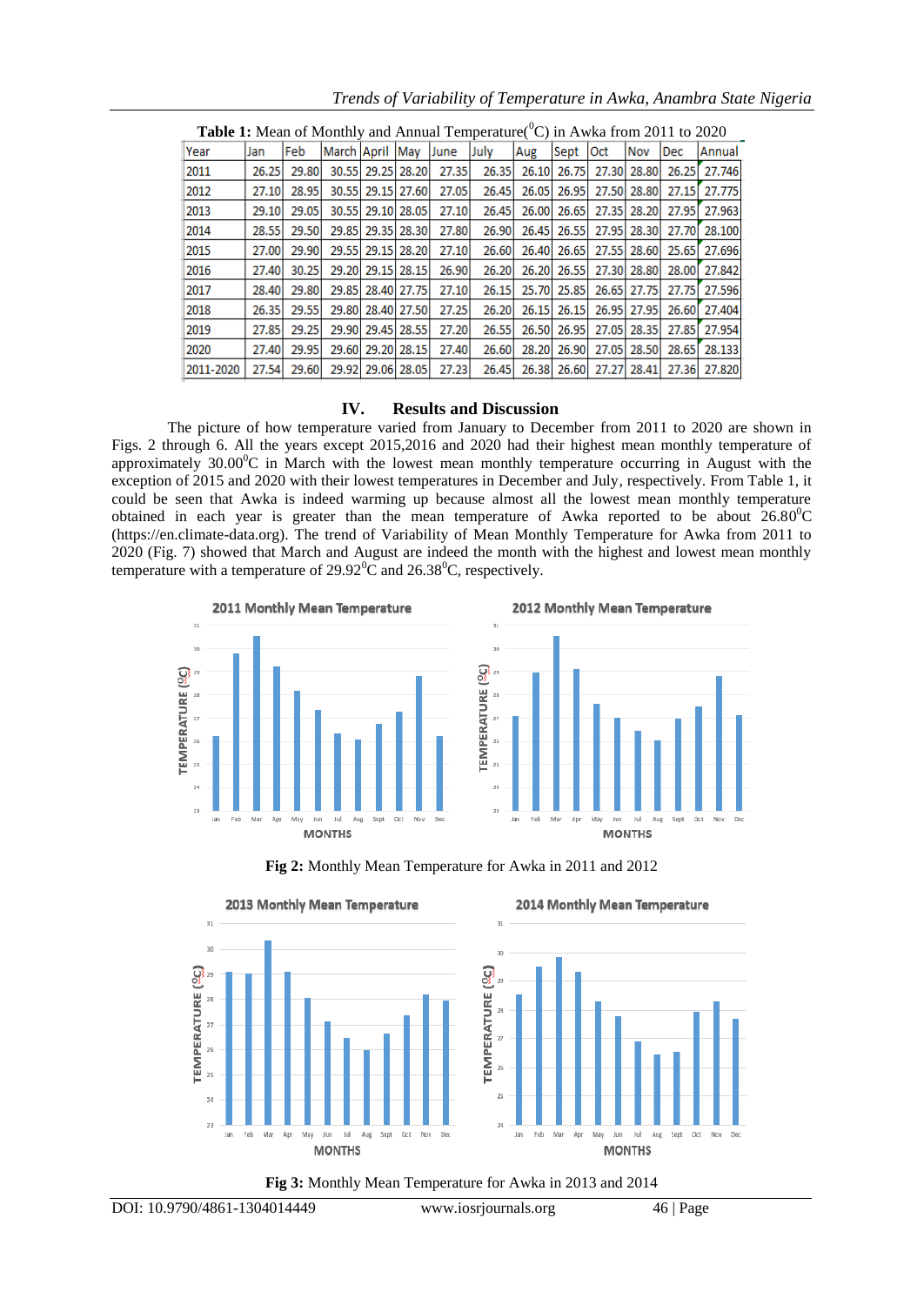

**Fig 4:** Monthly Mean Temperature for Awka in 2015 and 2016



**Fig 5:** Monthly Mean Temperature for Awka in 2017 and 2018



**Fig 6:** Monthly Mean Temperature for Awka in 2019 and 2020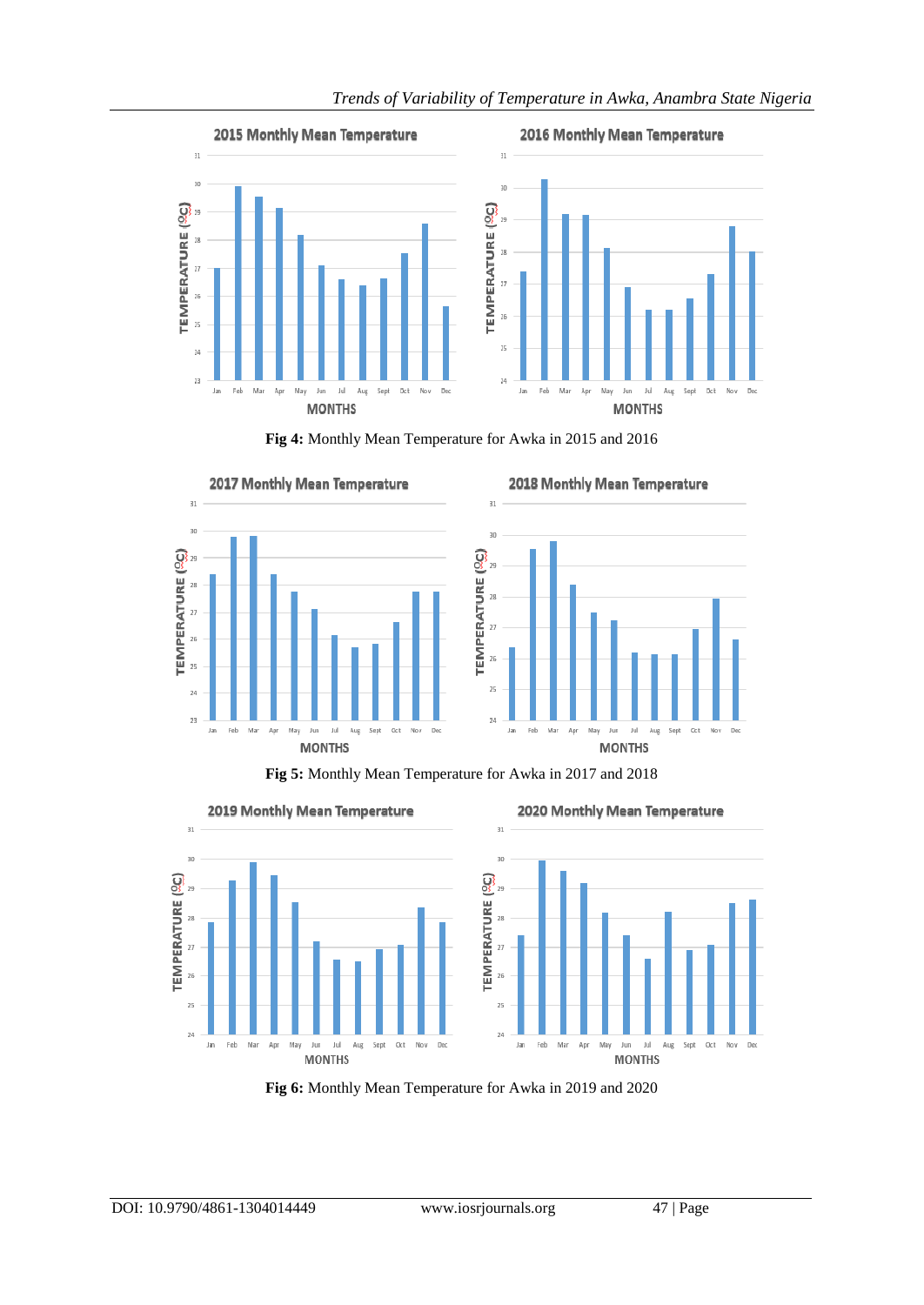

**Fig 7:**Trend of Mean Monthly Temperature for Awka from 2011 to 2020

The result of variation of annual mean temperature for Awka from 2011 to 2020 (Fig. 8) showed that the annual mean temperature of Awka increased from  $27.74^{\circ}$ C in 2011 to 28.10<sup>o</sup>C in 2014. There was a decrease from 28.10<sup>o</sup>C in 2014 to 27.69<sup>o</sup>C in 2015. The temperature increased with about 0.15<sup>o</sup>C from 2015 to 2016 and decreased with about  $0.44\degree$ C to 2018. An increase with about  $0.73\degree$ C was observed from 2018 to 2020. The analysis showed that the lowest and the highest annual mean temperatures of  $27.40^{\circ}$ C and  $28.13^{\circ}$ C were observed in 2018 and 2020 marking the year2020 as the hottest year in Awka from 2011 to 2020. This decrease and increase in temperature in Awka over the years is due to variation in other climate parameter and adverse human impact on the ecosystem.

From Fig.8 and Table 1, it could be observed that the highest and the lowest annual mean temperature for Awka is greater than the reported mean temperature of  $26.80^{\circ}$ C with  $1.33^{\circ}$ C and  $0.60^{\circ}$ C, respectively.



**Fig 8:**Trend of Annual Mean Temperature for Awka from 2011 to 2020

## **V. Conclusion**

The results of this work reveals that the mean monthly and annual temperature of Awka for all the years has exceeded the reported mean temperature of Awka. It showed that Awka is indeed getting hotter and measures that will minimize the release of the greenhouse gases into the atmosphere should be put in place to avoid further warming up of the environment. The implication of this increase in mean temperature is that Awka will become hotter than it should be and this could lead to other adverse climate effect like flooding.